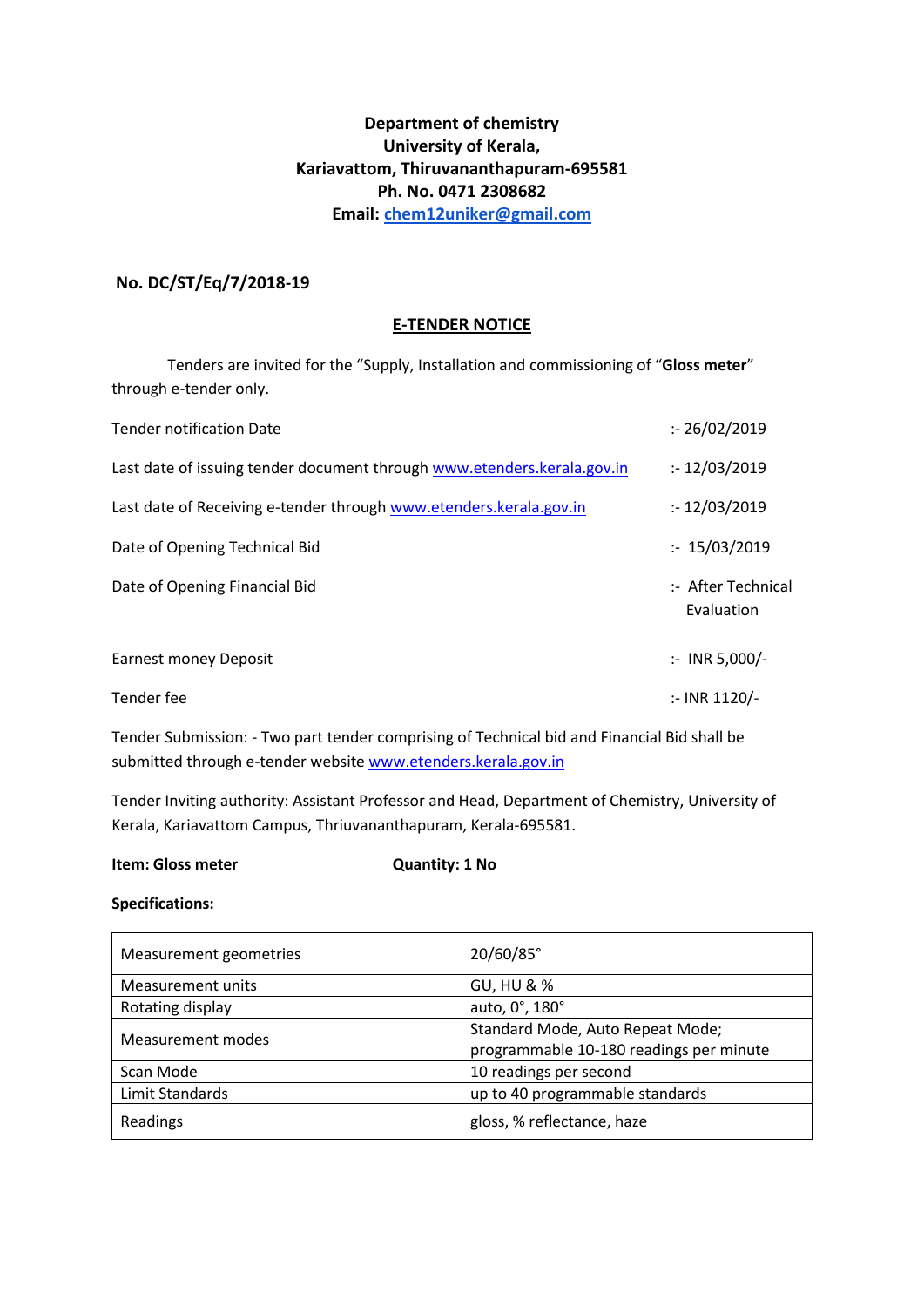| Type of readings                                                                                                                                                                                                | Number of readings, Mean (average), Standard<br>deviation,<br>Highest reading, Lowest reading, Range,<br>Coefficient of variation, Nominal value, High<br>Limit value, Low Limit value, Number above<br>high limit, Number below low limit                                                                                                                                                                                                                                                                                                                                                 |
|-----------------------------------------------------------------------------------------------------------------------------------------------------------------------------------------------------------------|--------------------------------------------------------------------------------------------------------------------------------------------------------------------------------------------------------------------------------------------------------------------------------------------------------------------------------------------------------------------------------------------------------------------------------------------------------------------------------------------------------------------------------------------------------------------------------------------|
| Display information                                                                                                                                                                                             | 2.4" (6cm) QVGA color TFT display, 320 x 240<br>pixels or better                                                                                                                                                                                                                                                                                                                                                                                                                                                                                                                           |
| <b>Measurement Range</b>                                                                                                                                                                                        | 20°: 0 - 2,000 GU; 60°: 0 - 1,000 GU; 85°: 0 - 160<br>GU                                                                                                                                                                                                                                                                                                                                                                                                                                                                                                                                   |
| Resolution                                                                                                                                                                                                      | Gloss: 0.1 GU (0 - 100 GU); 1 GU (>100 GU)<br>% Reflectance: 0.01% (0 - 10 GU); 0.1% (10 -<br>100 GU)<br>Haze: 0.1 HU (0 - 100HU); 1 HU (>100HU)                                                                                                                                                                                                                                                                                                                                                                                                                                           |
| Repeatability and Reproducibility                                                                                                                                                                               |                                                                                                                                                                                                                                                                                                                                                                                                                                                                                                                                                                                            |
| <b>Calibration Certificate</b>                                                                                                                                                                                  |                                                                                                                                                                                                                                                                                                                                                                                                                                                                                                                                                                                            |
| Manual gauge calibration                                                                                                                                                                                        |                                                                                                                                                                                                                                                                                                                                                                                                                                                                                                                                                                                            |
| On screen statistics - user selectable                                                                                                                                                                          |                                                                                                                                                                                                                                                                                                                                                                                                                                                                                                                                                                                            |
| Display                                                                                                                                                                                                         | Tough, impact, waterproof & dust resistant<br>Scratch & solvent resistant color display; 2.4"<br>(6cm) TFT, Ambient light sensor; with<br>adjustable auto brightness                                                                                                                                                                                                                                                                                                                                                                                                                       |
| Accessories<br>Warranty: Two year comprehensive Warranty is required wherever applicable. If any component<br>is found to be defective during the warranty period, the vendor has to replace the defective item | Integrated calibration tile<br>Calibration certificates for gauge & calibration<br>tile<br>2 x AA batteries<br>Wrist strap<br><b>Operating instructions</b><br>Laptop (Intel core i5, Windows 10, 16GB RAM,<br>HDD Capacity - 1 TB<br>Graphics Memory - 4 GB, Expandable Memory -<br>16 GB, Screen Type -LED Backlit Widescreen,<br>Screen Size - 39.62 cm, Bluetooth 4.0, Power<br>Supply - 65 W AC Adapter, Antivirus details -<br>Latest one), Software and USB cable<br>Digital laser printer (Features - Print, copy and<br>scan with wireless connectivity, auto duplex<br>printing) |

immediately at their own cost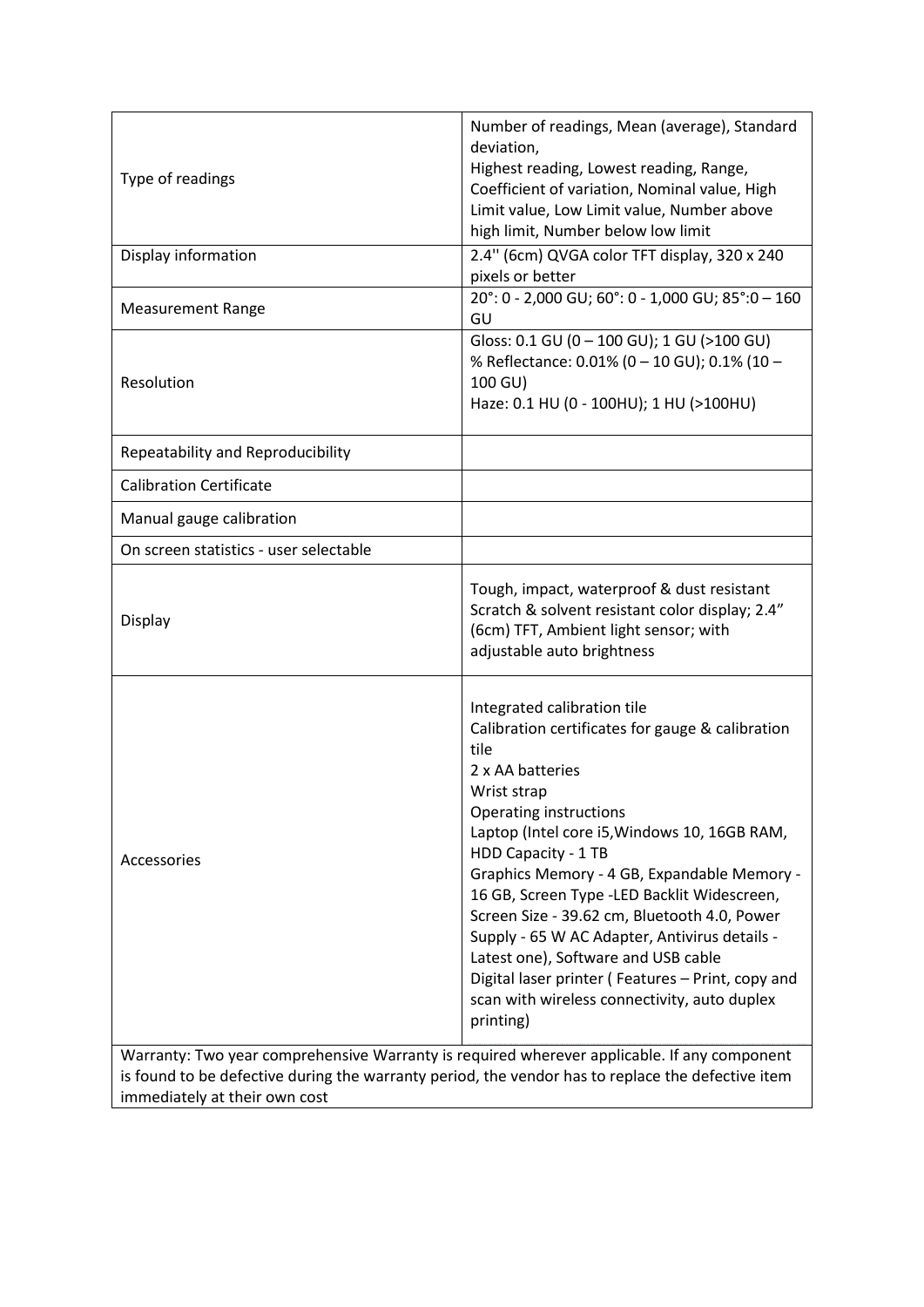# **Documents to be Uploaded**

### **1. Technical bid**

- 1. Signed Compliance Matrix on specifications
- 2. Detailed Technical Brochure

# **2. Financial bid**

1. BoQ

# **General Conditions:**

1. The Bidder should be a manufacturer or their dealer specifically authorized by the manufacturer to quote on their behalf for this tender as per Manufacturer Authorization Form and Indian agents of foreign principals , if any. Who must have designed, manufactured, tested and supplied the equipment(s) similar to the type specified in the "Technical Specification". Such equipments must be of the most recent series/models incorporating the latest improvements in design.

2. Incomplete & conditional tenders and tenders received after the due date will be summarily rejected without assigning any reasons thereof.

3. The price should be inclusive of all taxes, transportation, installation etc. Nothing extra will be paid in addition to the quoted rate.

4. Payment Terms: 90% payment shall be made through irrevocable L/C on presentation of complete and clear shipping documents and balance 10% of the amount shall be released after the receipt, installation, commissioning and acceptance of the equipment.

5. Validity of tender: Tender submitted shall remain valid at least for 90 days from the date of opening the tender. Validity beyond three months from the date of opening of the tender shall be by mutual consent.

6. Users list of the specified model, preferably from research centres within Kerala, Names of Institutes with contact person and telephone/email shall be mentioned in the bid. Performance Certificate from at least 3 research centres (or Industries), preferably in Kerala shall be an added advantage.

7. Delivery and installation: Proposed delivery schedule should be mentioned clearly. Delivery and installation and training for a minimum of three people should be made at Department of Chemistry, University of Kerala, Kariavattom campus, Trivandrum- 695581, without any extra cost.

8. Service facility: The supplier should be fully equipped to render after sale service during warranty and thereafter, facility for servicing/maintenance of the equipment after sales should be clearly mentioned in the quotation.

9. The model number, make, and a printed literature of the product shall submit positively.

10. A signed compliance matrix (on specifications and conditions) to be submitted along with the quote.